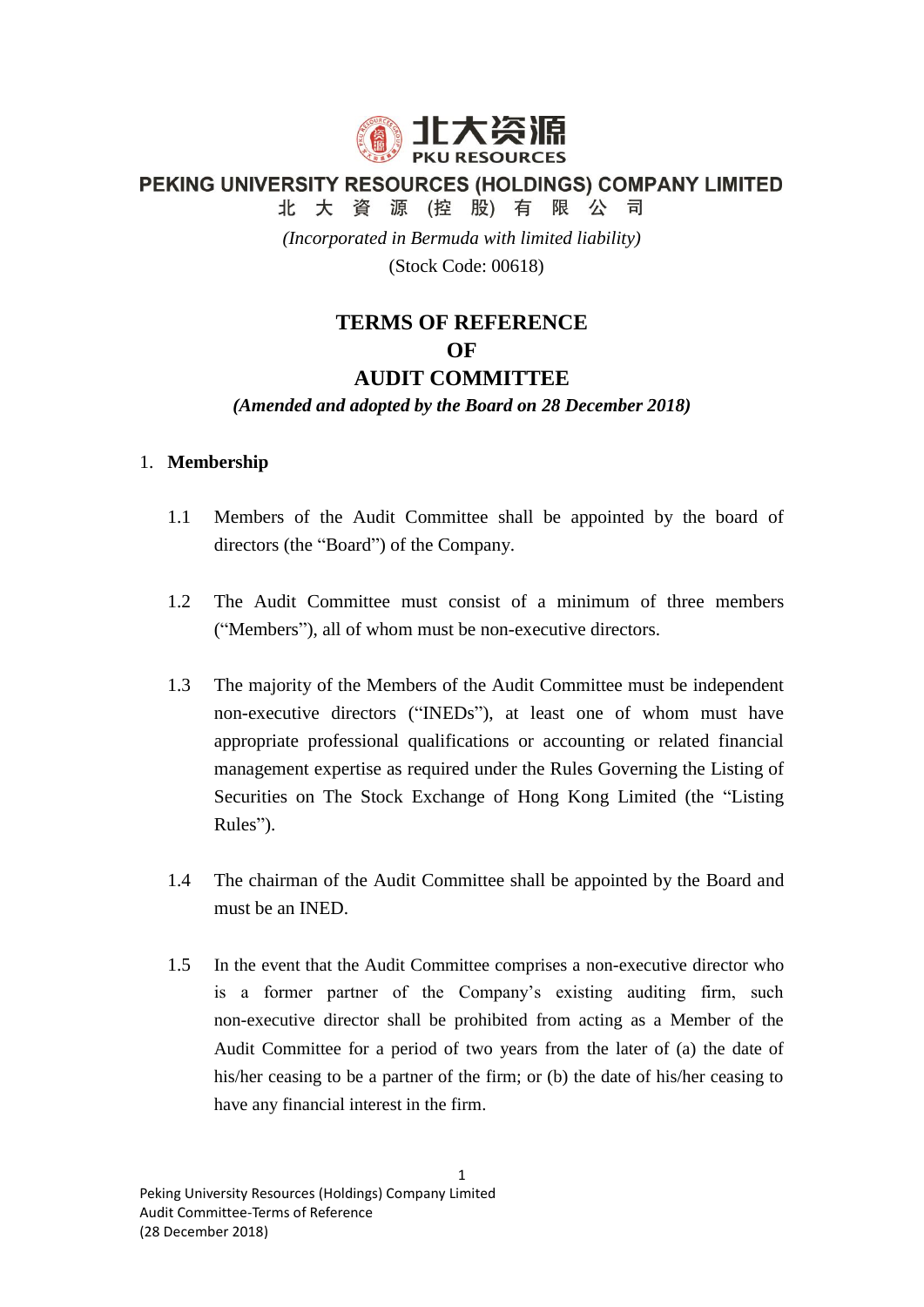# 2. **Secretary**

- 2.1 The Company Secretary of the Company or his/her delegate shall be the secretary of the Audit Committee.
- 2.2 The Audit Committee may from time to time appoint any other person with appropriate qualification and experience as the secretary of the Audit Committee.

# 3. **Frequency and Proceedings of Meetings**

# *Frequency of meetings*

- 3.1 The Audit Committee shall meet at least twice each year. Additional meetings of the Audit Committee may be held as and when required.
- 3.2 The Audit Committee shall meet with the external auditors without any executive directors being present, except by invitation of the Audit Committee, at least twice a year, to discuss matters relating to its audit fees, any issues arising from the audit and any other matters the external auditors may wish to raise. The external auditors may request a meeting if they consider necessary.

## *Quorum*

3.3 The quorum for meetings of the Audit Committee shall be any two Members.

## *Attendance at meetings*

- 3.4 Members of the Audit Committee may attend meetings of the Audit Committee either in person, by telephone or by video conference or through other electronic means of communication or in such other manner as the Members may agree.
- 3.5 At the invitation of the Audit Committee, the following persons may attend the meeting: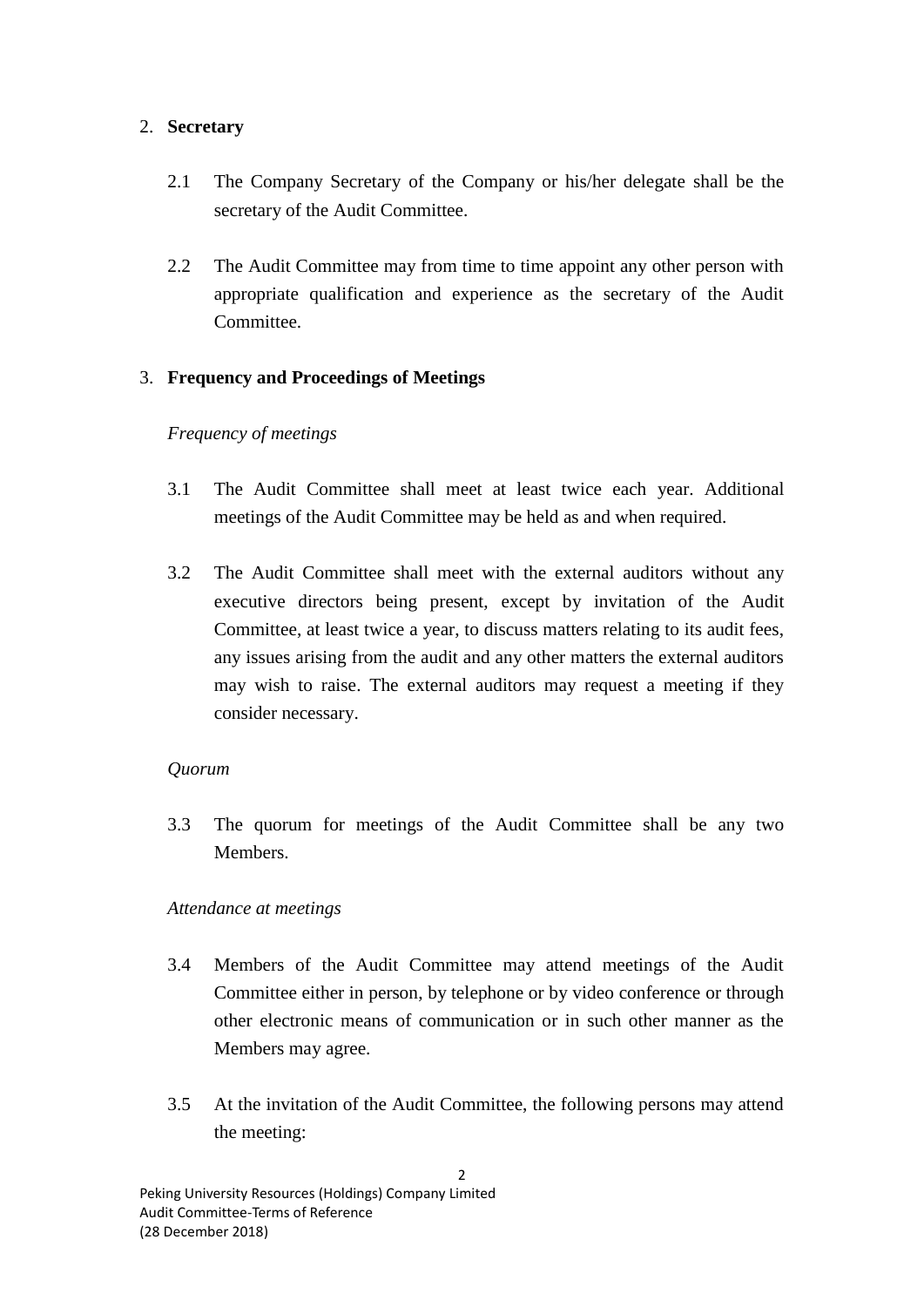- (i) Head of Internal Audit or in his/her absence, a representative from Internal Audit;
- (ii) Group Financial Controller or Head of Accounts Department (or person occupying the same position); and
- (iii) Other members of the Board or other persons.

#### *Notice of meetings*

- 3.6 A meeting of the Audit Committee may be convened by any of its Members or by the secretary of the Audit Committee.
- 3.7 Notice of any meetings has to be given at least 14 days prior to any such meeting being held, unless all Members of the Audit Committee waive such notice. Irrespective of the length of notice being given, attendance of a meeting by a Member shall be deemed waiver of the requisite length of notice by the Member. Notice of any adjourned meetings is not required if adjournment is for less than 14 days.

## *Resolutions*

- 3.8 Resolutions of the Audit Committee at any meetings shall be passed by a majority of votes of the Members present.
- 3.9 A resolution in writing signed by all the Members of the Audit Committee shall be as valid and effectual as if it had been passed at a meeting of the Audit Committee duly convened and held.

#### *Minutes of meetings*

3.10 Full minutes of Audit Committee meetings should be kept by the Secretary of the Audit Committee. Draft and final versions of minutes of Audit Committee meetings shall be sent to all Members of the Audit Committee for their comment and records within a reasonable time after the meeting.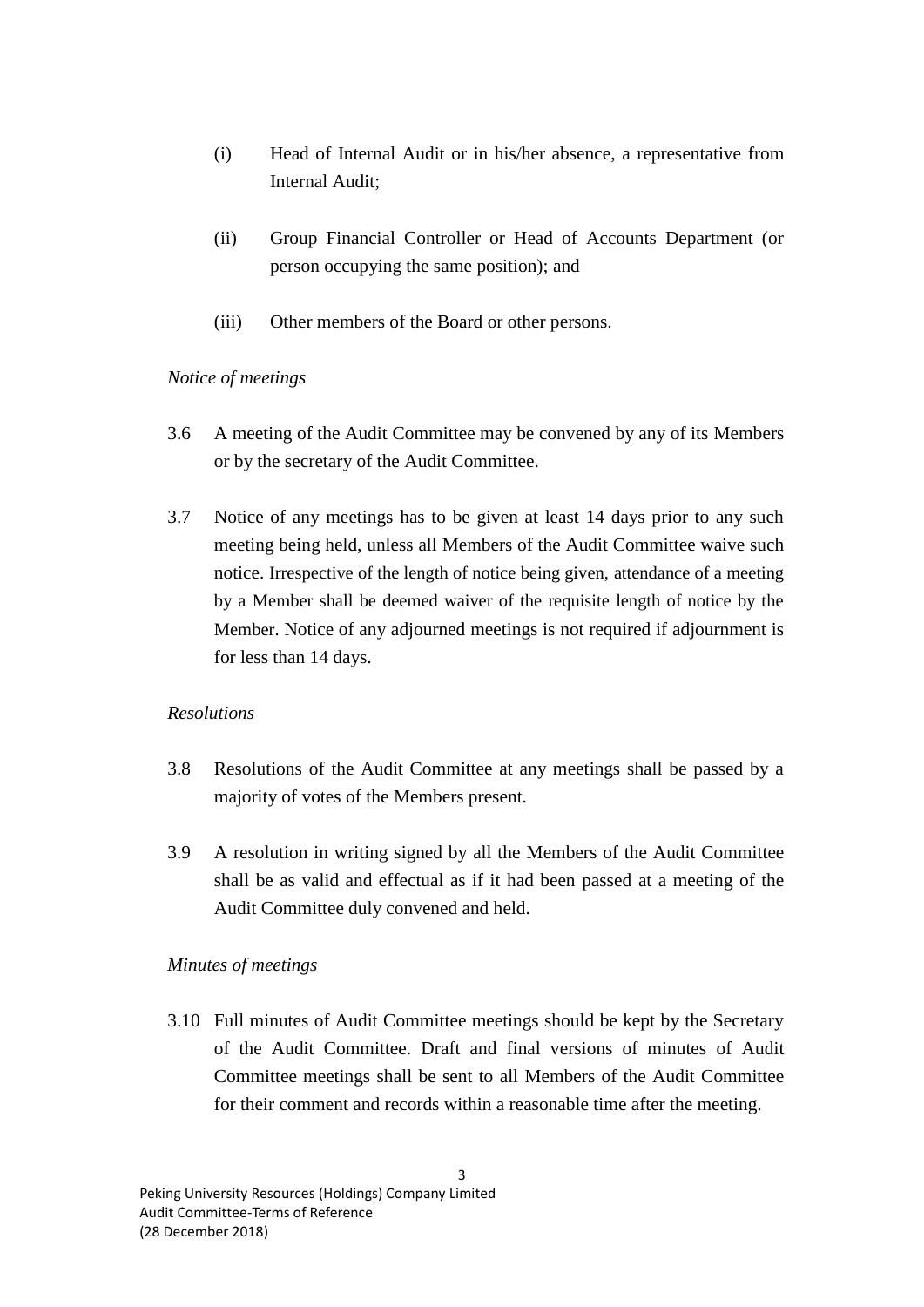3.11 Minutes of the Audit Committee shall be kept by the secretary of the Audit Committee and shall be available for inspection by any Member of the Audit Committee or the Board at any reasonable time on reasonable notice.

# **4. Authority**

- 4.1 The Audit Committee is authorised by the Board to inspect all accounts, books and records of the Company.
- 4.2 The Audit Committee shall have the right to require the Company's management to furnish information on any matter relating to the financial position of the Company, its subsidiaries or affiliates, as may be required for the purposes of discharging its duties.
- 4.3 A director as a Member of the Audit Committee may seek independent professional advice in appropriate circumstances at the Company's expense to discharge his/her duties as a Member of the Audit Committee to the Company.
- 4.4 The Audit Committee shall be provided with sufficient resources to perform its duties.

# **5. Responsibility, Powers and Functions**

The responsibility of the Audit Committee is to assist the Board in fulfilling its audit duties through the review and supervision of the Company's financial reporting, risk management and internal control system and to assist the Board with any other responsibility as may be delegated by the Board from time to time. The Audit Committee shall have the following responsibilities, powers and functions:

# *Relationship with the Company's External Auditor*

5.1 To be primarily responsible for making recommendations to the Board on the appointment, reappointment and removal of the external auditor, and to approve the remuneration and terms of engagement of the external auditor, and any questions of its resignation or dismissal.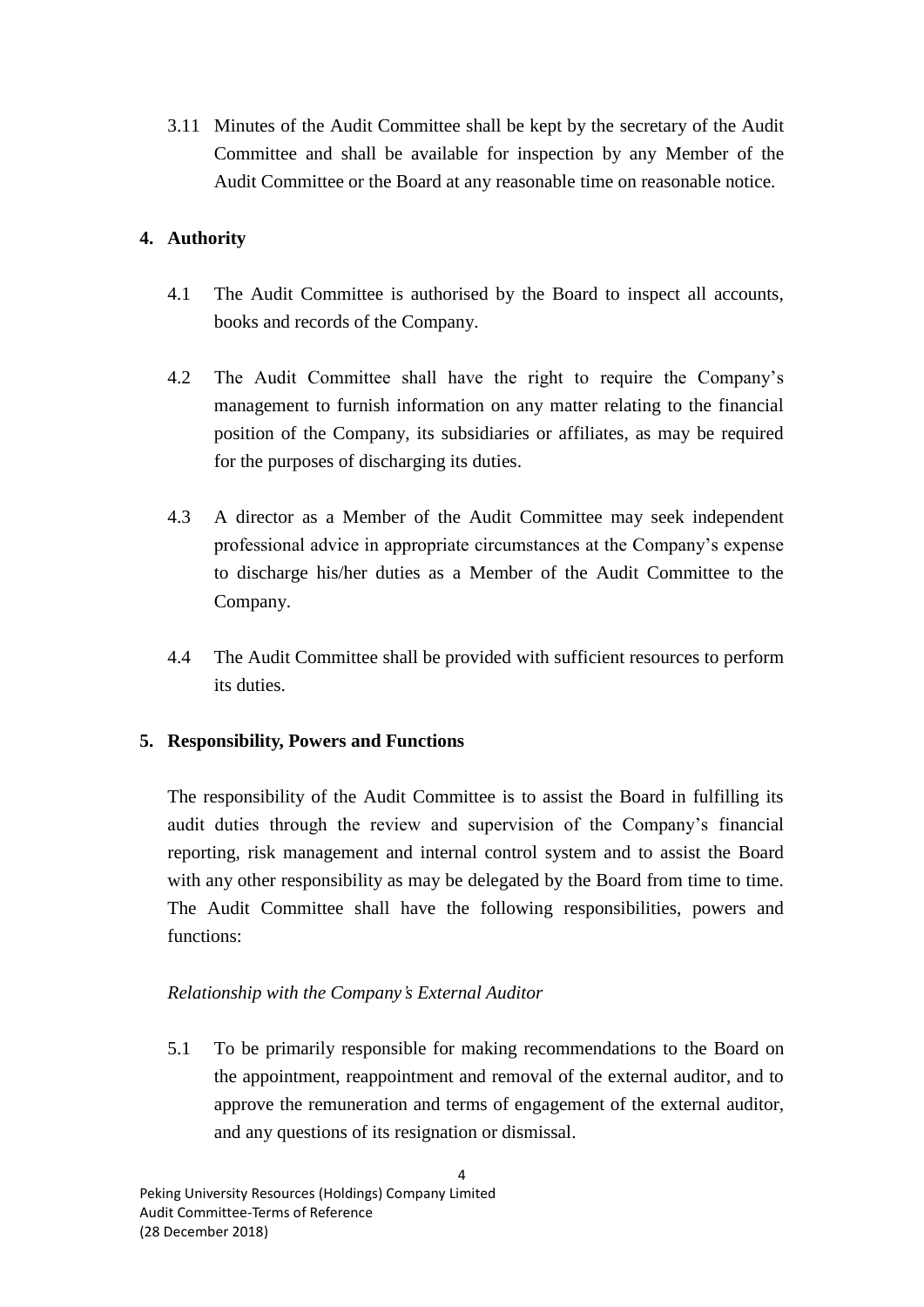- 5.2 To review and monitor the external auditor's independence and objectivity.
- 5.3 To review and monitor the effectiveness of the audit process in accordance with applicable standards and to discuss with the external auditor the nature and scope of the audit and reporting obligations before the audit commences.
- 5.4 To develop and implement policy on engaging an external auditor to supply non-audit services. For this purpose, "external auditor" includes any entity that is under common control, ownership or management with the audit firm or any entity that a reasonable and informed third party knowing all relevant information would reasonably conclude to be part of the audit firm nationally or internationally.
- 5.5 To report to the Board, identifying and making recommendations on any matters where action or improvement is needed.
- 5.6 To act as the key representative body for overseeing the Company's relations with the external auditor.

# *Review of the Company's financial information*

- 5.7 To monitor integrity of the Company's financial statements and annual report and accounts, half-year report and quarterly reports (if applicable), and to review any significant financial reporting judgements contained in them. In reviewing these reports (if applicable) before submission to the Board, the Audit Committee shall focus particularly on:
	- (i) any changes in accounting policies and practices;
	- (ii) major judgmental areas;
	- (iii) significant adjustments resulting from audit;
	- (iv) the going concern assumptions and any qualifications;
	- (v) compliance with accounting standards; and
	- (vi) compliance with the Listing Rules and legal requirements in relation to financial reporting.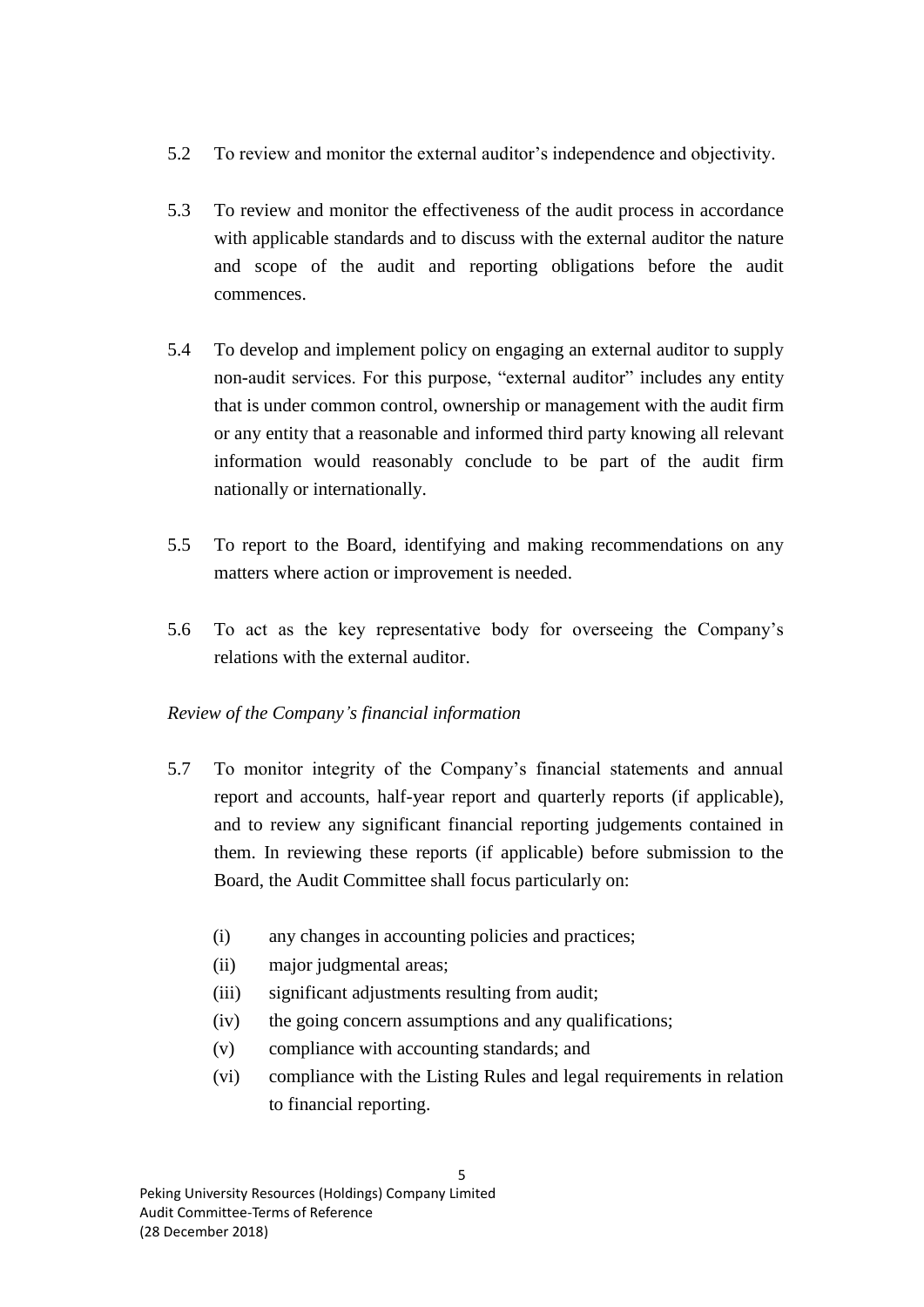### 5.8 Regarding 5.7 above:-

- (i) Members of the Audit Committee should liaise with the Board and senior management;
- (ii) the Audit Committee must meet, at least twice a year, with the Company's external auditor; and
- (iii) the Audit Committee should consider any significant or unusual items that are, or may need to be, reflected in the report and accounts, it should give due consideration to any matters that have been raised by the Company's staff responsible for the accounting and financial reporting function, compliance officer (or person occupying the same position), or external auditor.

*Oversight of the Company's financial reporting system, risk management and internal control systems*

- 5.9 To review the Company's financial controls and risk management and internal control systems.
- 5.10 To discuss the risk management and internal control systems with management to ensure that management has performed its duty to have effective systems. This discussion should include the adequacy of resources, staff qualifications and experience, training programmes and budget of the Company's accounting and financial reporting function.
- 5.11 To consider major investigation findings on risk management and internal control matters as delegated by the Board or on its own initiative and management's response to these findings.
- 5.12 To ensure co-ordination between the internal and external auditors and to ensure that the internal audit function is adequately resourced and has appropriate standing within the Company, and to review and monitor its effectiveness.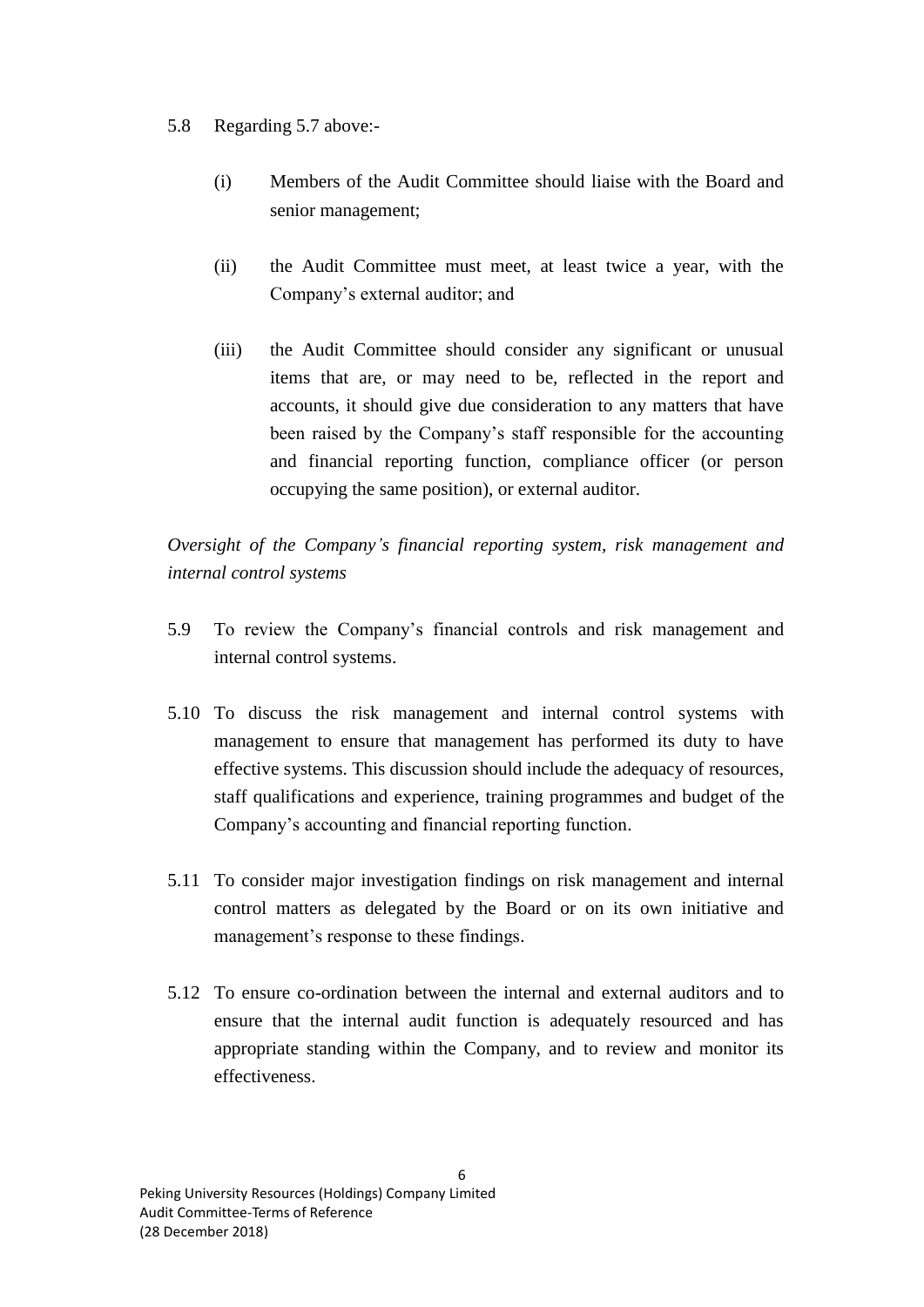- 5.13 To review the Group's financial and accounting policies and practices.
- 5.14 To review the external auditor's management letter, any material queries raised by the external auditor to management about the accounting records, financial accounts or systems of control and management's response.
- 5.15 To ensure that the Board will provide a timely response to the issues raised in the external auditor's management letter.
- 5.16 To review arrangements which the employees of the Company can use, in confidence, to raise concerns about possible improprieties in financial reporting, internal control or other matters. The Audit Committee should ensure that proper arrangements are in place for fair and independent investigation of these matters for appropriate follow-up action.

## *Corporate governance functions delegated by the Board*

- 5.17 To develop and review the Company's policies and practices on corporate governance and make recommendations to the Board.
- 5.18 To review and monitor the training and continuous professional development of directors and senior management.
- 5.19 To review and monitor the Company's policies and practices on compliance with legal and regulatory requirements.
- 5.20 To develop, review and monitor the code of conduct and compliance manual (if any) applicable to employees and directors.
- 5.21 To review the Company's compliance with the Corporate Governance Code and disclosure in the Corporate Governance Report.

#### *Others*

5.22 To report to the Board on all matters in these terms of reference.